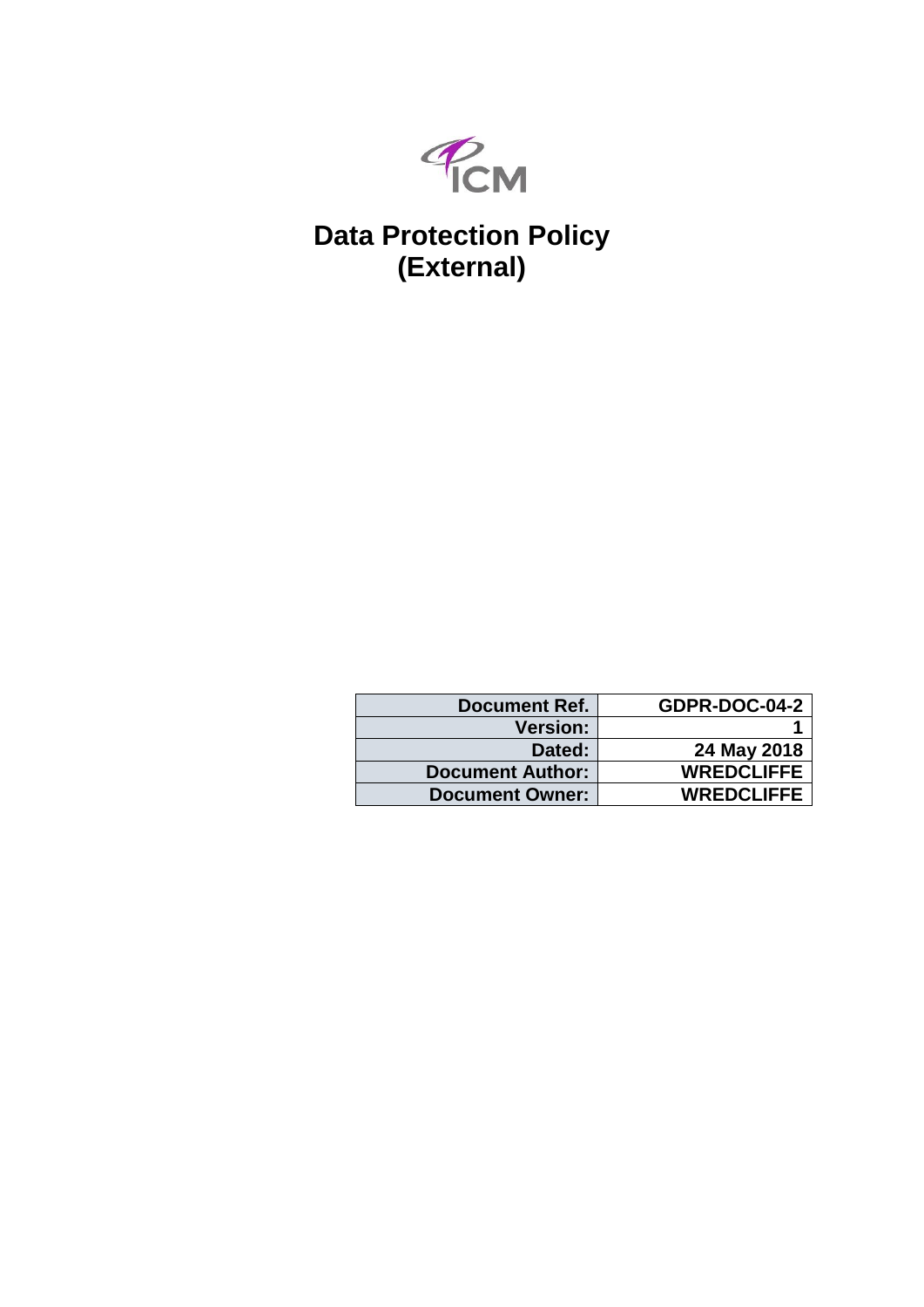# **Revision History**

| Version   Date | <b>Revision</b><br><b>Author</b> | <b>Summary of Changes</b> |
|----------------|----------------------------------|---------------------------|
|                |                                  |                           |
|                |                                  |                           |

## **Distribution**

| <b>Name</b> | <b>Title</b> |
|-------------|--------------|
|             |              |
|             |              |
|             |              |

# **Approval**

| <b>Name</b> | <b>Position</b> | <b>Signature</b> | <b>Date</b> |
|-------------|-----------------|------------------|-------------|
|             |                 |                  |             |
|             |                 |                  |             |
|             |                 |                  |             |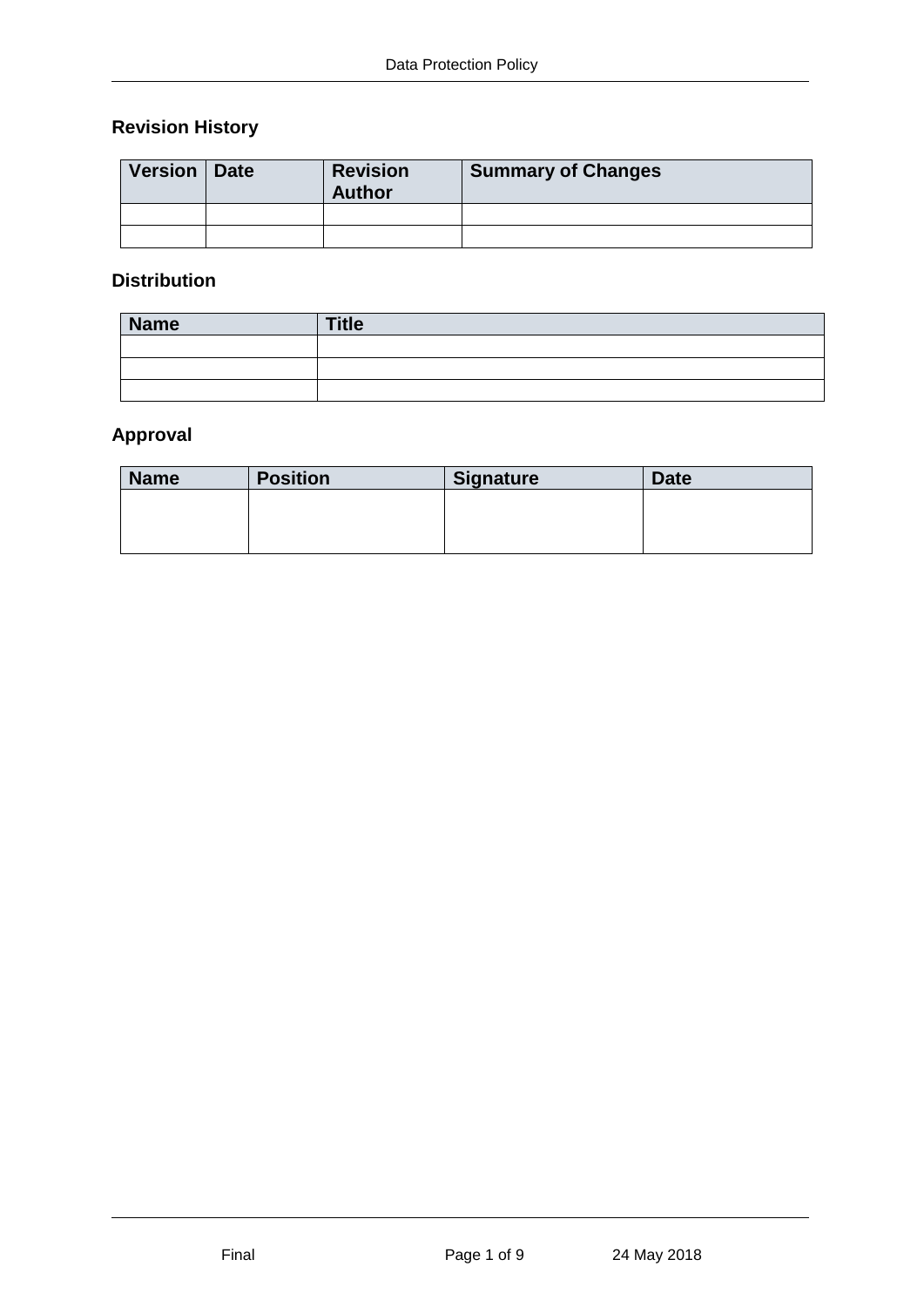# **Contents**

| 1            |                                                           |  |
|--------------|-----------------------------------------------------------|--|
| $\mathbf{2}$ |                                                           |  |
|              |                                                           |  |
|              |                                                           |  |
|              | 2.3 PRINCIPLES RELATING TO PROCESSING OF PERSONAL DATA 5  |  |
|              |                                                           |  |
|              |                                                           |  |
|              |                                                           |  |
|              |                                                           |  |
|              | 2.5.3                                                     |  |
|              |                                                           |  |
|              | 2.5.5                                                     |  |
|              |                                                           |  |
|              |                                                           |  |
|              | 2.7 CONTRACTS INVOLVING THE PROCESSING OF PERSONAL DATA 8 |  |
|              | 28                                                        |  |
|              |                                                           |  |
|              | 2.10                                                      |  |
|              | 2 1 1                                                     |  |
|              |                                                           |  |

# **List of Tables**

|--|--|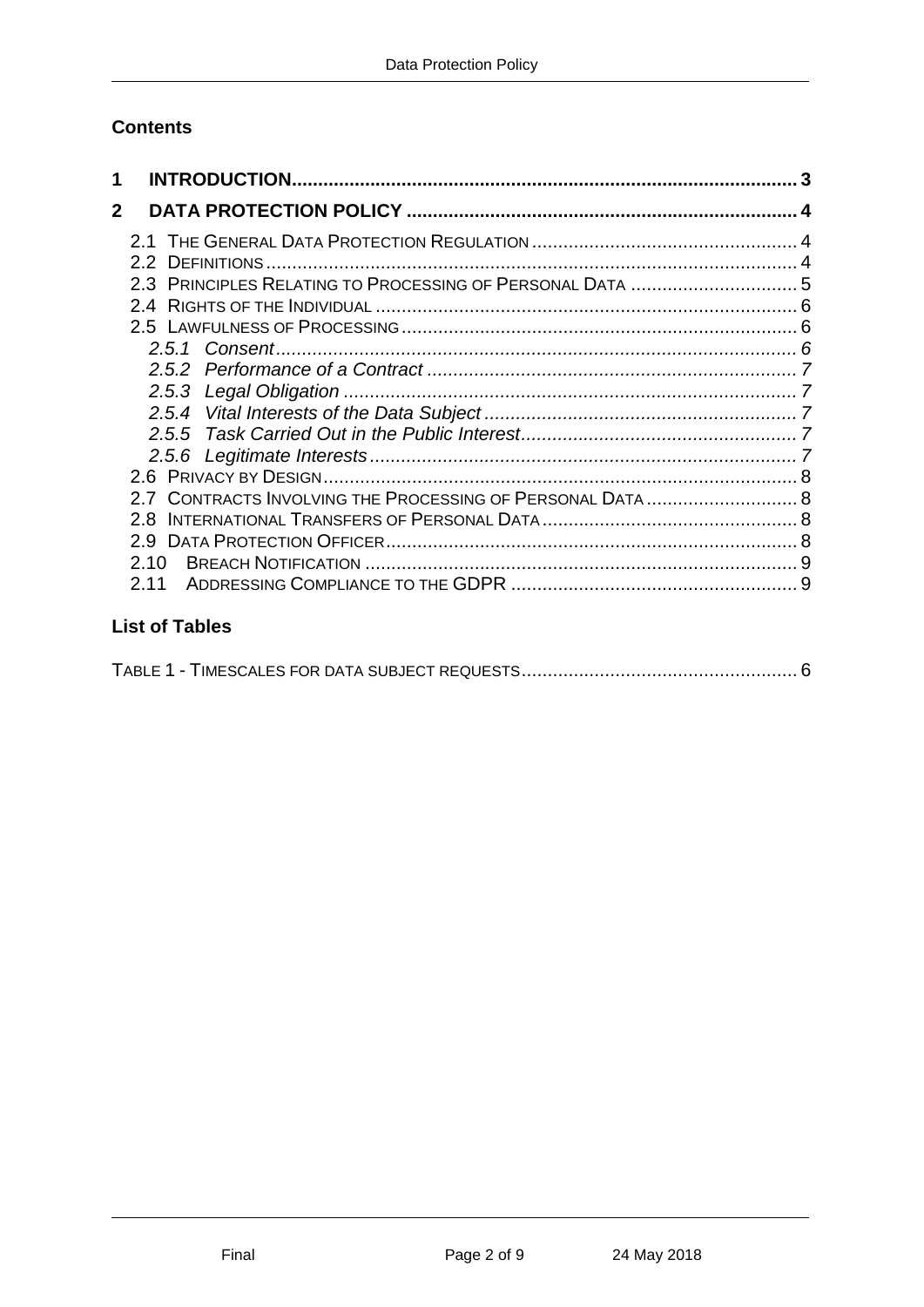# <span id="page-3-0"></span>**1 Introduction**

In its everyday business operations ICM Investment Management Limited ("**ICMIM**") makes use of a variety of data about identifiable individuals, including data about:

- Customers
- Users of its websites
- Subscribers
- Other stakeholders

In collecting and using this data, the organisation is subject to a variety of legislation controlling how such activities may be carried out and the safeguards that must be put in place to protect it.

The purpose of this policy is to set out the relevant legislation and to describe the steps ICMIM is taking to ensure that it complies with it.

This control applies to all systems, people and processes that constitute the organisation's information systems, including board members, directors, employees, suppliers and other third parties who have access to ICMIM's systems.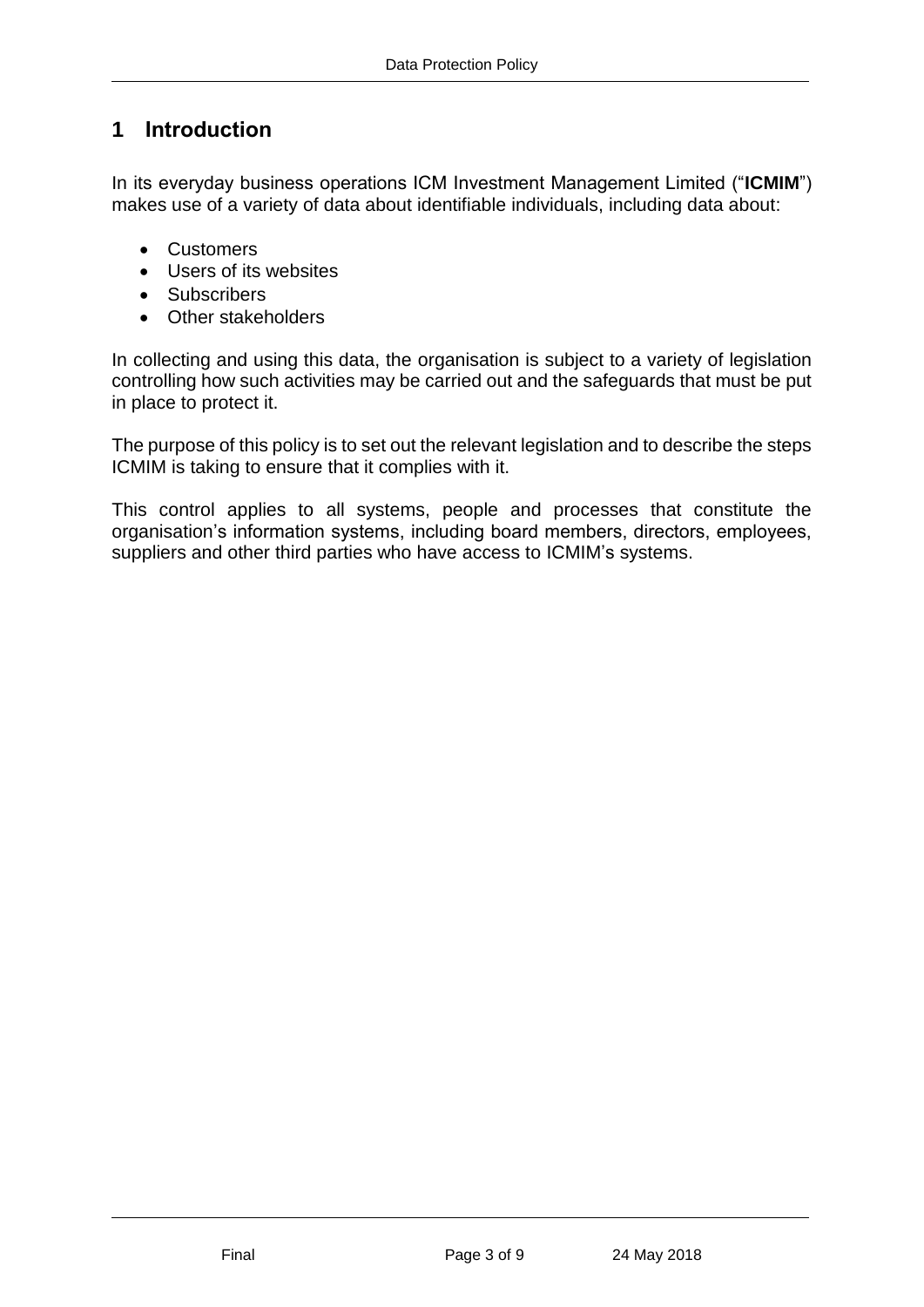# <span id="page-4-0"></span>**2 Data Protection Policy**

## <span id="page-4-1"></span>**2.1 The General Data Protection Regulation**

The General Data Protection Regulation 2016 (GDPR) is one of the most significant pieces of legislation affecting the way that ICMIM carries out its information processing activities. Significant fines are applicable if a breach is deemed to have occurred under the GDPR, which is designed to protect the personal data of citizens of the European Union. It is ICMIM's policy to ensure that our compliance with the GDPR and other relevant legislation is clear and demonstrable at all times.

## <span id="page-4-2"></span>**2.2 Definitions**

There are a total of 26 definitions listed within the GDPR and it is not appropriate to reproduce them all here. However, the most fundamental definitions with respect to this policy are as follows:

*Personal data* is defined as:

*any information relating to an identified or identifiable natural person ('data subject'); an identifiable natural person is one who can be identified, directly or indirectly, in particular by reference to an identifier such as a name, an identification number, location data, an online identifier or to one or more factors specific to the physical, physiological, genetic, mental, economic, cultural or social identity of that natural person;*

*'processing'* means*:*

*any operation or set of operations which is performed on personal data or on sets of personal data, whether or not by automated means, such as collection, recording, organisation, structuring, storage, adaptation or alteration, retrieval, consultation, use, disclosure by transmission, dissemination or otherwise making available, alignment or combination, restriction, erasure or destruction;*

*'controller'* means*:*

*the natural or legal person, public authority, agency or other body which, alone or jointly with others, determines the purposes and means of the processing of personal data; where the purposes and means of such processing are determined by Union or Member State law, the controller or the specific criteria for its nomination may be provided for by Union or Member State law;*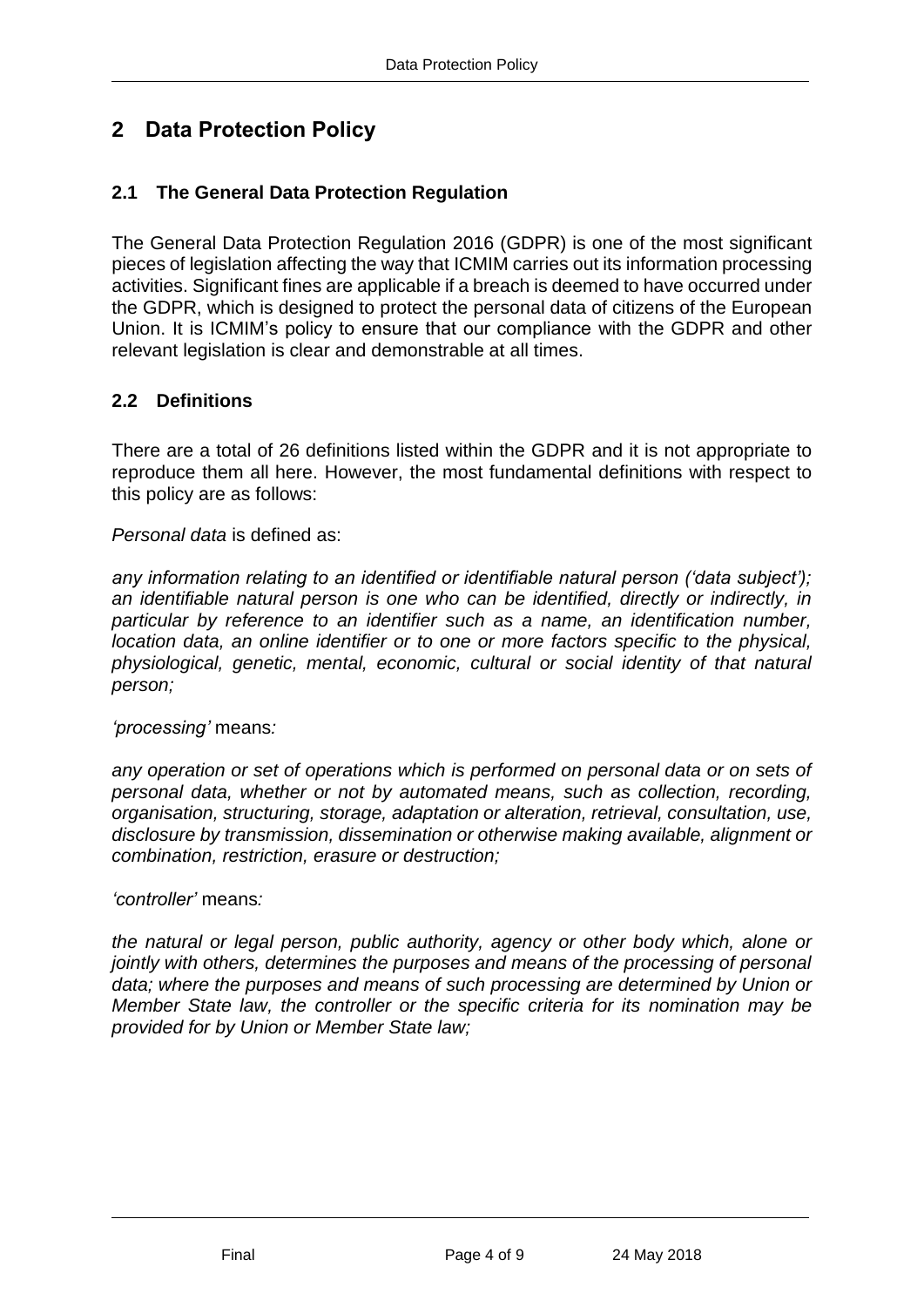## <span id="page-5-0"></span>**2.3 Principles Relating to Processing of Personal Data**

There are a number of fundamental principles upon which the GDPR is based.

These are as follows:

*1. Personal data shall be:*

*(a) processed lawfully, fairly and in a transparent manner in relation to the data subject ('lawfulness, fairness and transparency');*

*(b) collected for specified, explicit and legitimate purposes and not further processed in a manner that is incompatible with those purposes; further processing for archiving purposes in the public interest, scientific or historical research purposes or statistical purposes shall, in accordance with Article 89(1), not be considered to be incompatible with the initial purposes ('purpose limitation');*

*(c) adequate, relevant and limited to what is necessary in relation to the purposes for which they are processed ('data minimisation');*

*(d) accurate and, where necessary, kept up to date; every reasonable step must be taken to ensure that personal data that are inaccurate, having regard to the purposes for which they are processed, are erased or rectified without delay ('accuracy');*

*(e) kept in a form which permits identification of data subjects for no longer than is necessary for the purposes for which the personal data are processed; personal data may be stored for longer periods insofar as the personal data will be processed solely for archiving purposes in the public interest, scientific or historical research purposes or statistical purposes in accordance with Article 89(1) subject to implementation of the appropriate technical and organisational measures required by this Regulation in order to safeguard the rights and freedoms of the data subject ('storage limitation');*

*(f) processed in a manner that ensures appropriate security of the personal data, including protection against unauthorised or unlawful processing and against accidental loss, destruction or damage, using appropriate technical or organisational measures ('integrity and confidentiality').*

*2. The controller shall be responsible for, and be able to demonstrate compliance with, paragraph 1 ('accountability').*

ICMIM will ensure that it complies with all of these principles both in the processing it currently carries out and as part of the introduction of new methods of processing such as new IT systems.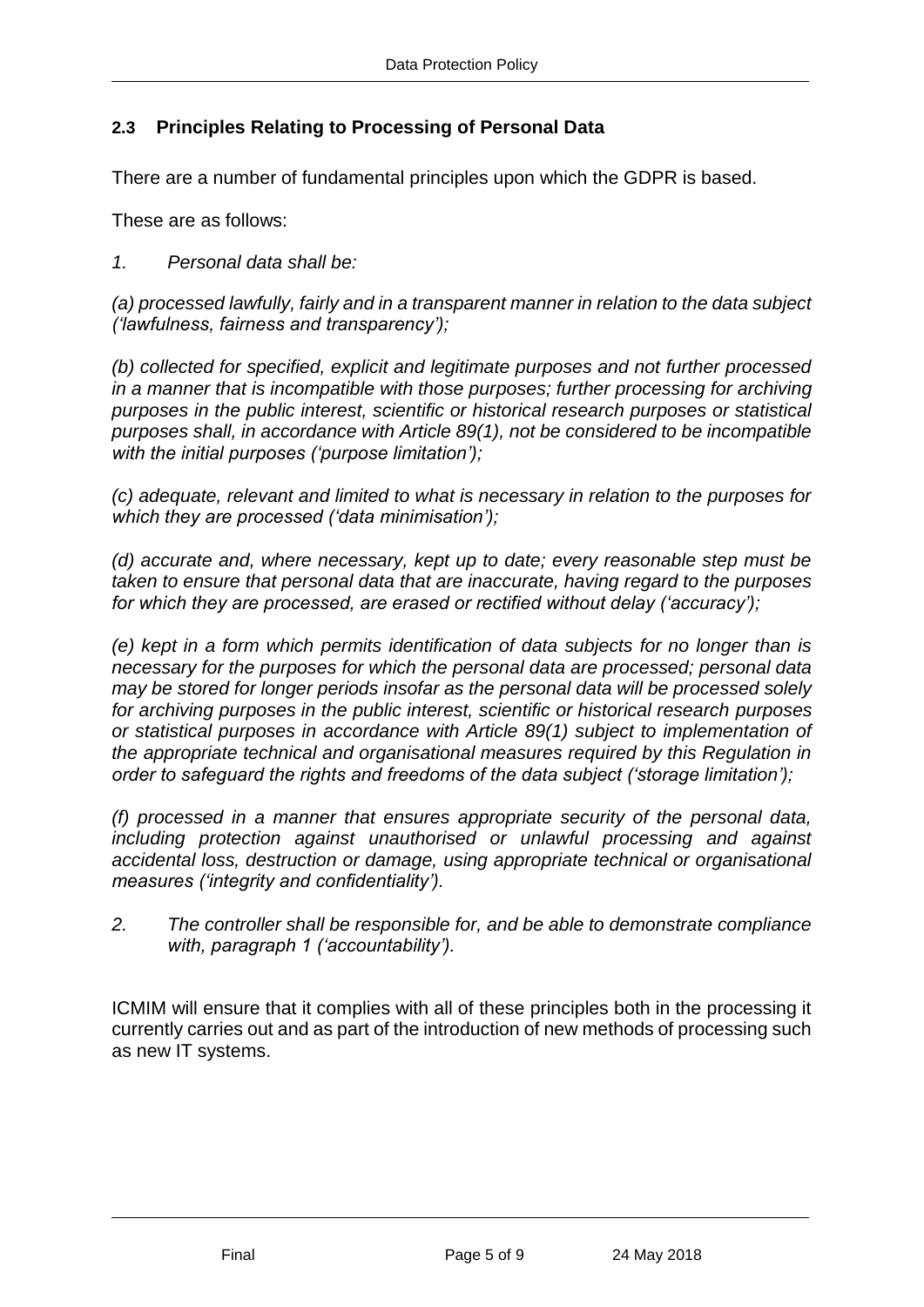# <span id="page-6-0"></span>**2.4 Rights of the Individual**

The data subject also has rights under the GDPR. These consist of:

- 1. The right to be informed
- 2. The right of access
- 3. The right to rectification
- 4. The right to erasure
- 5. The right to restrict processing
- 6. The right to data portability
- 7. The right to object
- 8. Rights in relation to automated decision making and profiling.

Each of these rights are supported by appropriate procedures within ICMIM that allow the required action to be taken within the timescales stated in the GDPR.

These timescales are shown in Table 1.

| <b>Data Subject Request</b>              | <b>Timescale</b>                          |
|------------------------------------------|-------------------------------------------|
| The right to be informed                 | When data is collected (if supplied by    |
|                                          | data subject) or within one month (if not |
|                                          | supplied by data subject)                 |
| The right of access                      | One month                                 |
| The right to rectification               | One month                                 |
| The right to erasure                     | Without undue delay                       |
| The right to restrict processing         | Without undue delay                       |
| The right to data portability            | One month                                 |
| The right to object                      | On receipt of objection                   |
| Rights in relation to automated decision | Not specified                             |
| making and profiling.                    |                                           |

<span id="page-6-3"></span>*Table 1 - Timescales for data subject requests*

## <span id="page-6-1"></span>**2.5 Lawfulness of Processing**

There are six alternative ways in which the lawfulness of a specific case of processing of personal data may be established under the GDPR. It is ICMIM's policy to identify the appropriate basis for processing and to document it, in accordance with the Regulation. The options are described in brief in the following sections.

## <span id="page-6-2"></span>**2.6 Consent**

Unless it is necessary for a reason allowable in the GDPR, ICMIM will always obtain explicit consent from a data subject to collect and process their data. In case of children below the age of 16 (a lower age may be allowable in specific EU member states) parental consent will be obtained. Transparent information about our usage of their personal data will be provided to data subjects at the time that consent is obtained and their rights with regard to their data explained, such as the right to withdraw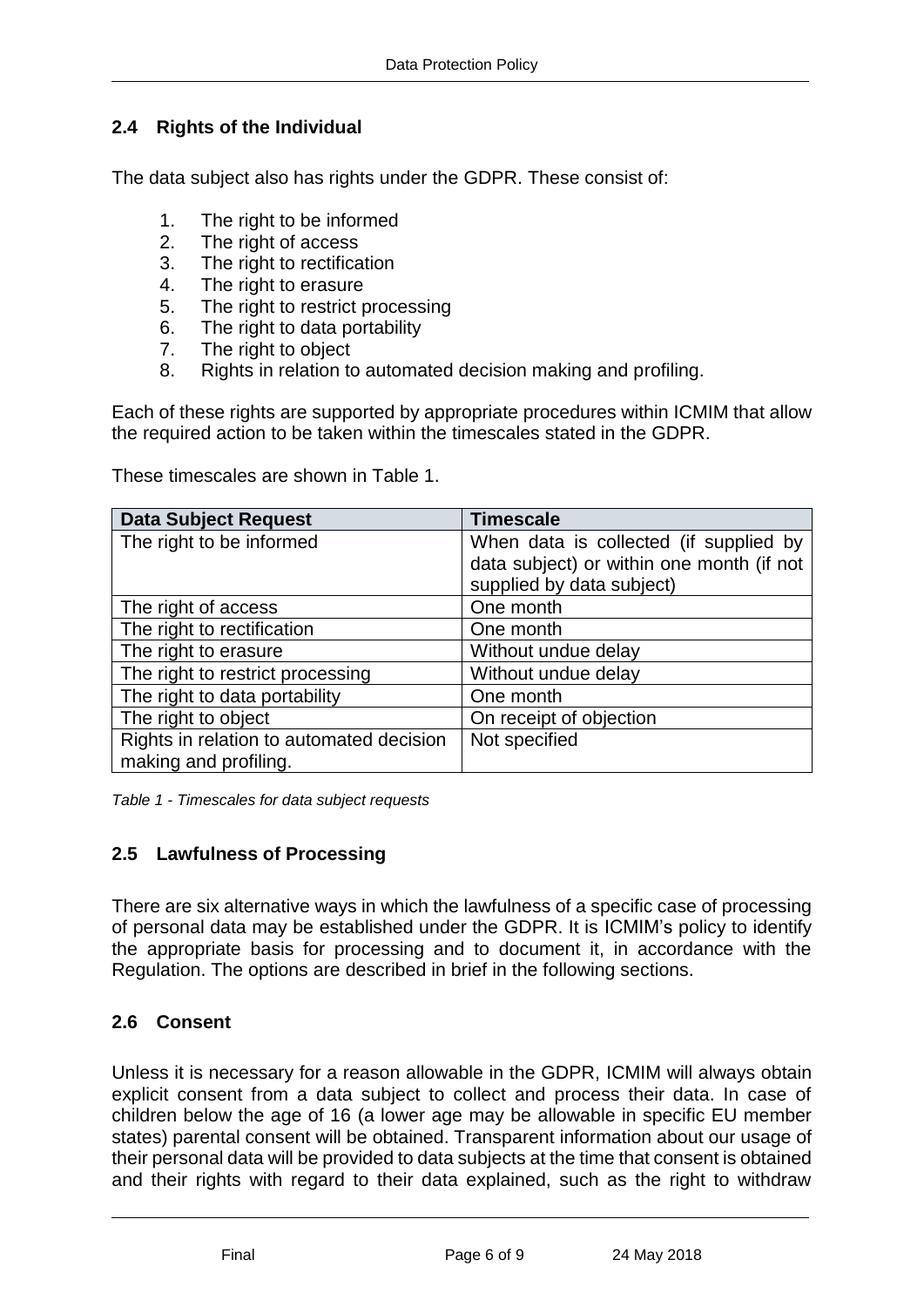consent. This information will be provided in an accessible form, written in clear language and free of charge.

If the personal data are not obtained directly from the data subject then this information will be provided to the data subject within a reasonable period after the data are obtained and definitely within one month.

## <span id="page-7-0"></span>**2.7 Performance of a Contract**

Where the personal data collected and processed are required to fulfil a contract with the data subject, explicit consent is not required. This will often be the case where the contract cannot be completed without the personal data in question e.g. a delivery cannot be made without an address to deliver to.

#### <span id="page-7-1"></span>**2.8 Legal Obligation**

If the personal data is required to be collected and processed in order to comply with the law, then explicit consent is not required. This may be the case for some data related to employment and taxation for example, and for many areas addressed by the public sector.

#### <span id="page-7-2"></span>**2.9 Vital Interests of the Data Subject**

In a case where the personal data are required to protect the vital interests of the data subject or of another natural person, then this may be used as the lawful basis of the processing. ICMIM will retain reasonable, documented evidence that this is the case, whenever this reason is used as the lawful basis of the processing of personal data. As an example, this may be used in aspects of social care, particularly in the public sector.

#### <span id="page-7-3"></span>**2.10 Task Carried Out in the Public Interest**

Where ICMIM needs to perform a task that it believes is in the public interest or as part of an official duty then the data subject's consent will not be requested. The assessment of the public interest or official duty will be documented and made available as evidence where required.

#### <span id="page-7-4"></span>**2.11 Legitimate Interests**

If the processing of specific personal data is in the legitimate interests of ICMIM and is judged not to affect the rights and freedoms of the data subject in a significant way, then this may be defined as the lawful reason for the processing. Again, the reasoning behind this view will be documented.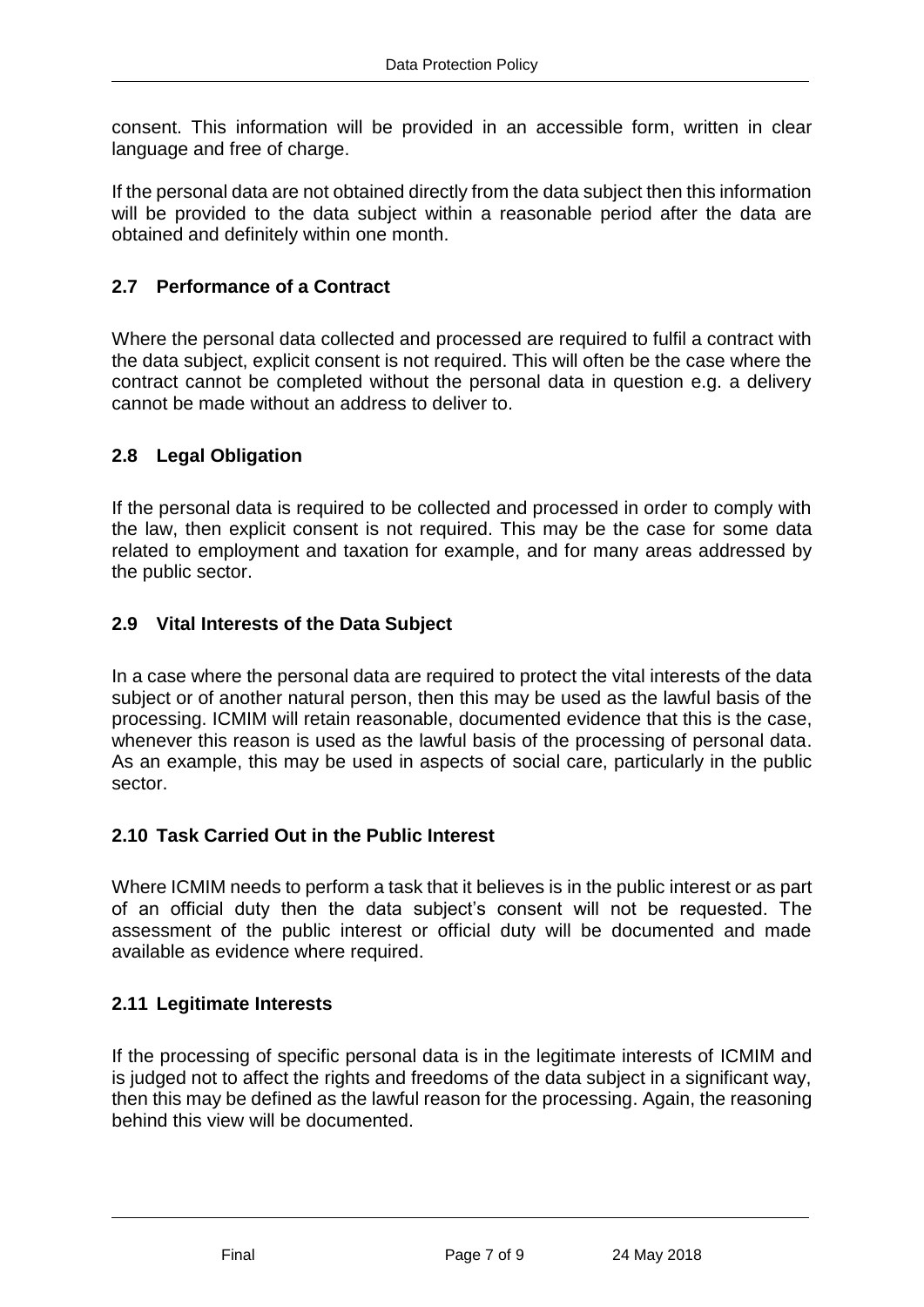## <span id="page-8-0"></span>**2.12 Privacy by Design**

ICMIM has adopted the principle of privacy by design and will ensure that the definition and planning of all new or significantly changed systems that collect or process personal data will be subject to due consideration of privacy issues, including the completion of one or more data protection impact assessments.

The data protection impact assessment will include:

- Consideration of how personal data will be processed and for what purposes
- Assessment of whether the proposed processing of personal data is both necessary and proportionate to the purpose(s)
- Assessment of the risks to individuals in processing the personal data
- What controls are necessary to address the identified risks and demonstrate compliance with legislation

Use of techniques such as data minimization and pseudonymisation will be considered where applicable and appropriate.

#### <span id="page-8-1"></span>**2.13 Contracts Involving the Processing of Personal Data**

ICMIM will ensure that all relationships it enters into that involve the processing of personal data are subject to a documented contract that includes the specific information and terms required by the GDPR.

#### <span id="page-8-2"></span>**2.14 International Transfers of Personal Data**

Transfers of personal data outside the European Union will be carefully reviewed prior to the transfer taking place to ensure that they fall within the limits imposed by the GDPR. This depends partly on the European Commission's judgement as to the adequacy of the safeguards for personal data applicable in the receiving country and this may change over time.

Intra-group international data transfers will be subject to legally binding agreements referred to as Binding Corporate Rules (BCR) which provide enforceable rights for data subjects.

#### <span id="page-8-3"></span>**2.15 Data Protection Officer**

A defined role of Data Protection Officer (DPO) is required under the GDPR if an organisation is a public authority, if it performs large scale monitoring or if it processes particularly sensitive types of data on a large scale. The DPO is required to have an appropriate level of knowledge and can either be an in-house resource or outsourced to an appropriate service provider.

Based on these criteria, ICMIM does not require a Data Protection Officer to be appointed, but enquiries regarding subject access to personal data for any reason,